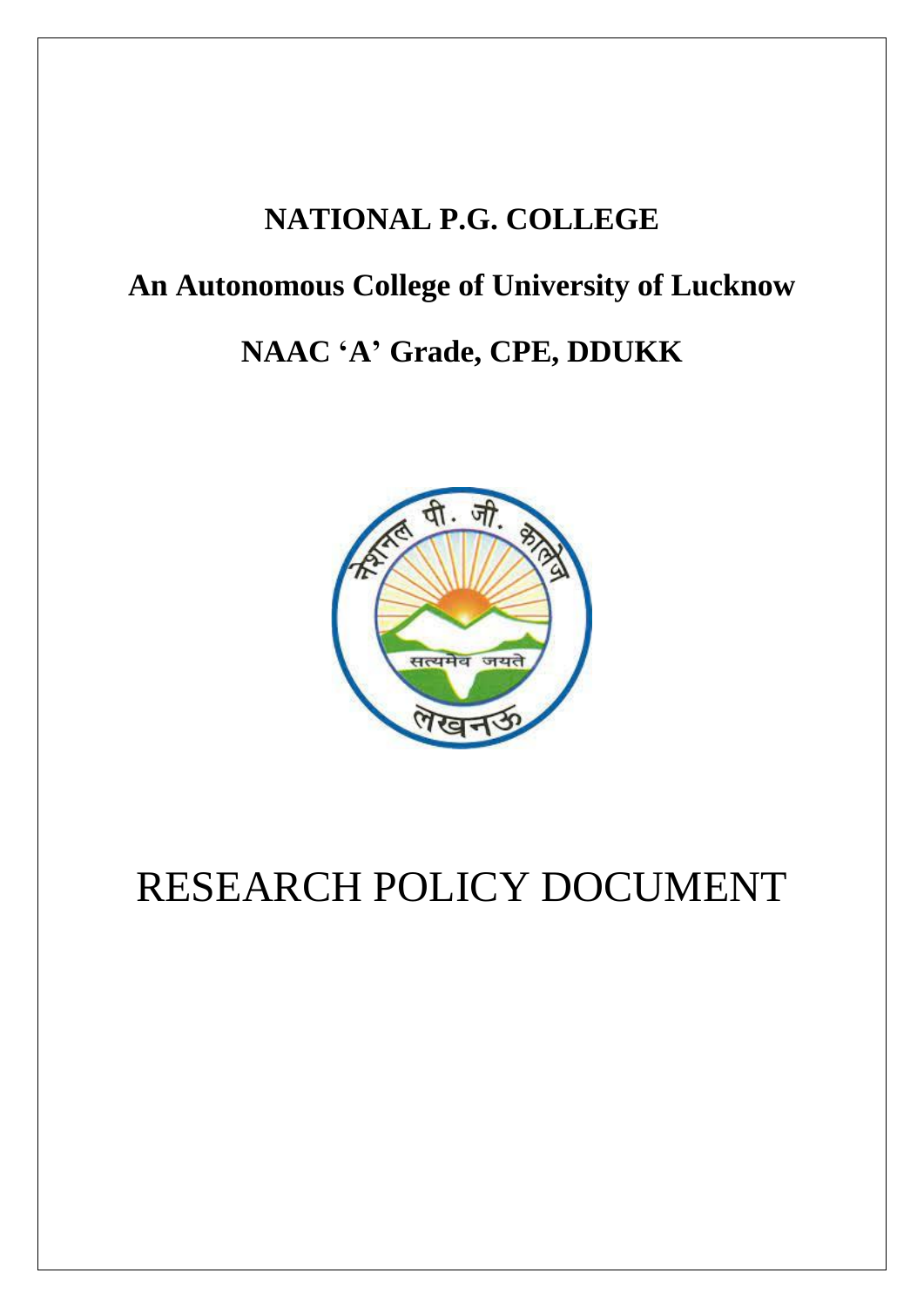#### **RESEARCH POLICY**

National PG College focuses on promoting Research Culture by complementing it with teaching – learning in which freedom of inquiry, thought, expression and publication are given the fullest protection. The Research policy document presents broad principles that guide the research activities upholding the integrity of scholarly inquiry that helps the faculty and students in achieving excellence and contributing to the societal development

### **Aims and Objectives:**

The research policy aims to create and support a research culture among its staff and students and leverage it for enriching and enhancing the professional competence by:

- 1. Developing and promoting scientific temper and research aptitudes of all learners.
- 2. Realising the vision and mission of the college and facilitating their participation in research and related activities
- 3. Providing the required resources and appropriate facilities for smooth conduct of Research
- 4. Strengthen the institutional capacity for planning, budgeting and control all the research activities of the college.
- 5. Fostering socially relevant research and promote multidisciplinary research
- 6. Developing rules, procedures and guidelines for granting research support, instituting awards, and supporting all other research related activities.
- 7. Guiding faculty members in the effective integration of research projects with the regular curriculum implementation and enrichment activities
- 8. Identifying, collaborating and establishing linkages including MOUs with National/International/Govt/ Non-Govt/ Industry/ Research organizations and Local agencies to benefit from the activities and programmes conducted by those organisations for widening the scope of the research opportunities, obtaining sponsorships and funding options available
- 9. Encouraging and facilitating the publication of the research work/projects in reputed academic journals.